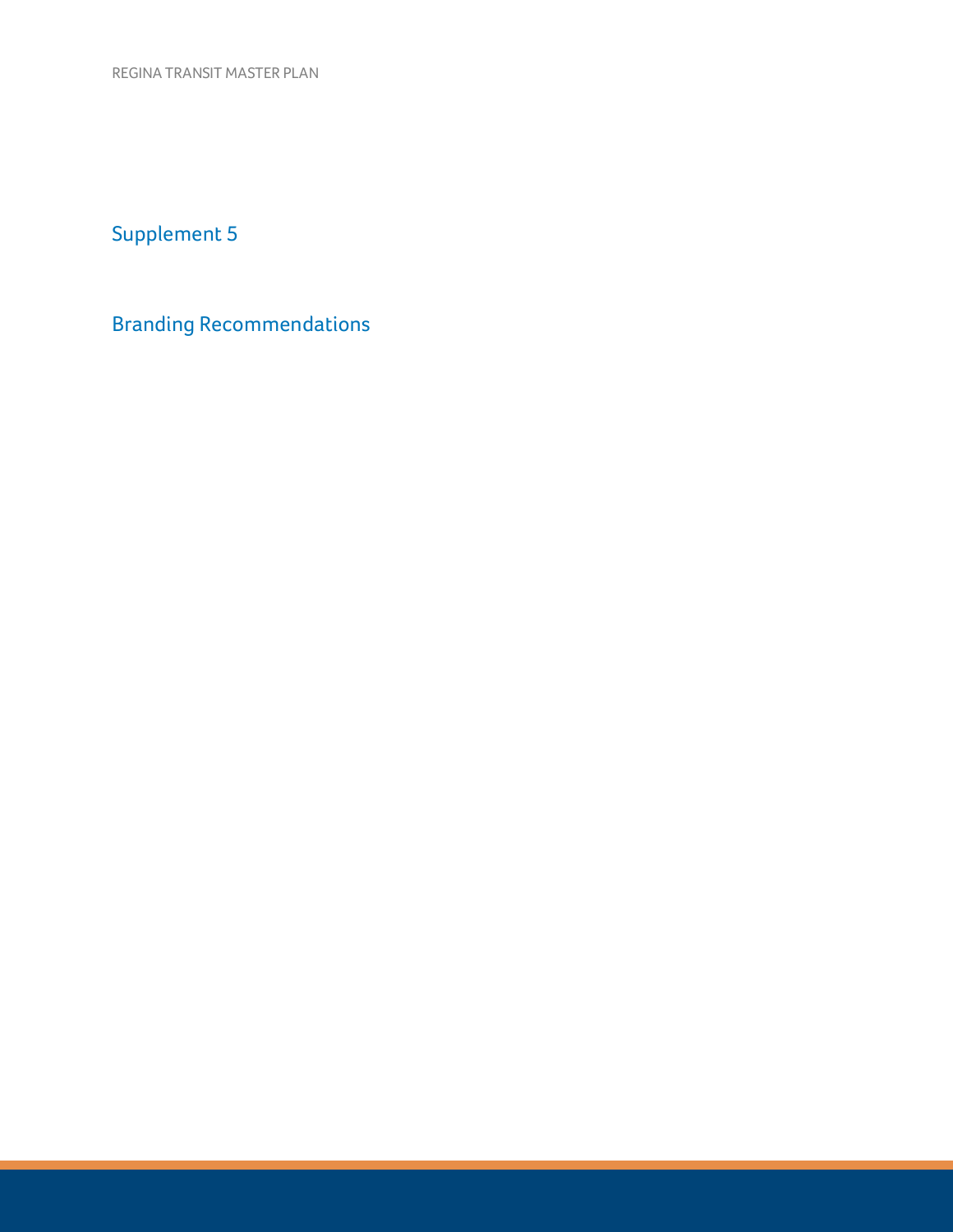

# **Regina Transit Master Plan: Brand Recommendations**

**Prepared by RallyRally** December, 2021

### Overview of brand recommendations

This section of the Regina Transit Master Plan outlines recommendations for the Regina Transit branding as an integrated aspect of the plan implementation. The following considerations align with the City of Regina's master brand framework while reflecting the three strategic priorities for the Regina Transit Master Plan: customer experience, equity, and sustainability.

––––––––––––––––––––––––––––––––––––––––––––––––––––––––––––––––––––––––––––

This topic is included within the Regina Transit Master Plan (RTMP) because branding and marketing impact the public's awareness, perception and experience of Regina Transit. As the transit service evolves and improves over the coming years, it is important to keep current riders and future riders aware of the changes. In addition to communicating specific messages through marketing, the larger shift in the transit experience (corresponding to the RTMP) can also be signalled by making updates to the visual presence of the brand.

For clarity, this transit master planning process itself does *not* include branding updates, but these strategic recommendations can inform future creative work to potentially be pursued as part of the RTMP implementation.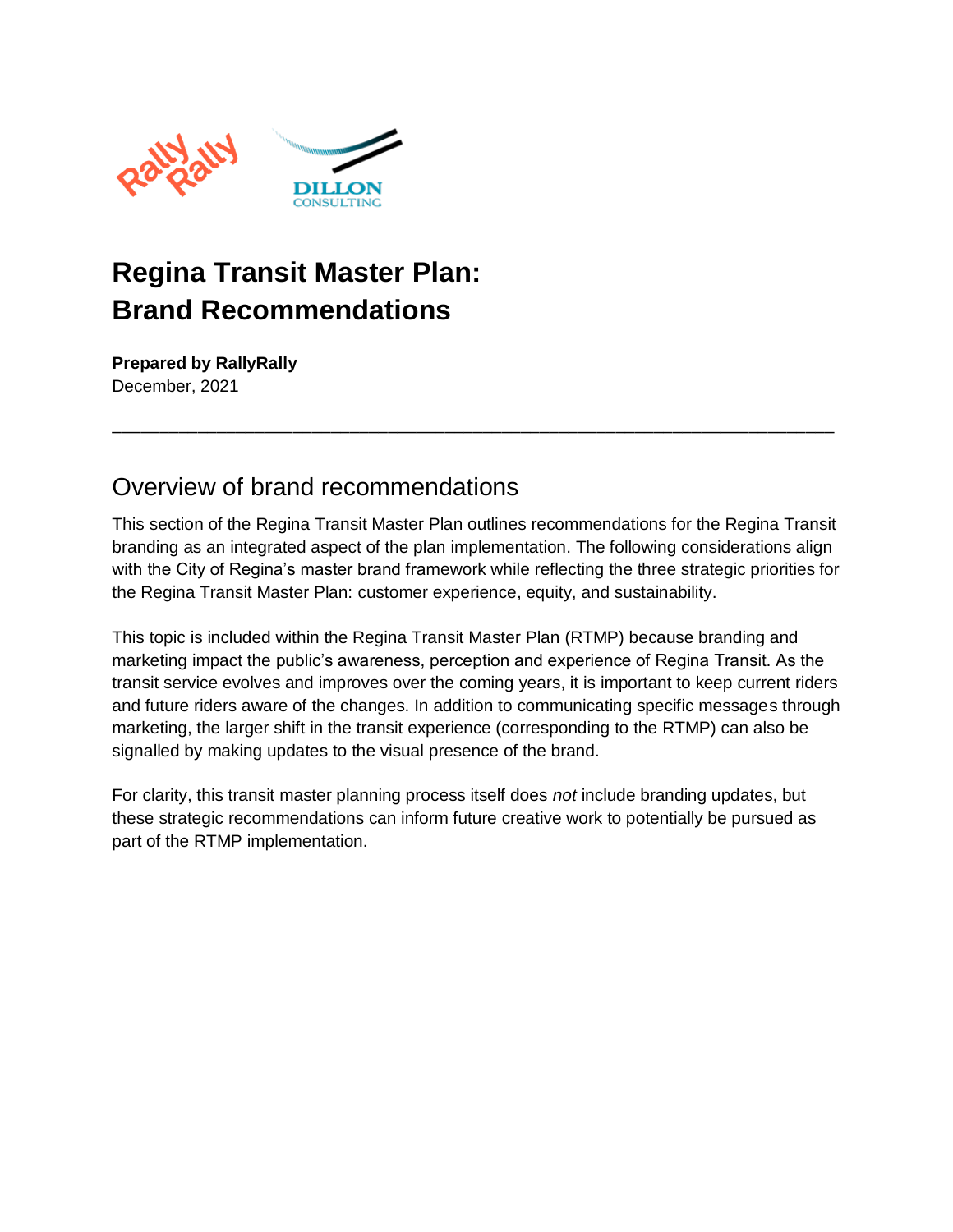

### Alignment with City of Regina branding

The City of Regina recently undertook a comprehensive update to its brand framework and brand guidelines. The objectives of that work included consolidating miscellaneous names and visual identities into one City of Regina "masterbrand" framework articulated with detailed guidelines which set the strategic foundation for City branding. Accordingly, Regina Transit must use the City's logo, colours, fonts, and graphic devices. Fortunately, Regina Transit and the look of the bus fleet is already aligned with the City brand, and the buses are a strong visual reminder of the City's services to the community. As a result, there is no gap to bridge, rather there is an opportunity to build upon what is already in place.

Within the constraints of the City brand, there are opportunities for Regina Transit to thoughtfully integrate some unique elements. For example:

- **Option A** Regina Transit would only use the City of Regina logo, but unique graphic elements could be integrated into brand applications such as the look of the buses, or marketing materials.
- **Option B** Regina Transit would use the City of Regina logo alongside an additional identifier such as a "Regina Transit" wordmark or bus symbol. (This could potentially be combined with the unique graphic elements described in Option A.)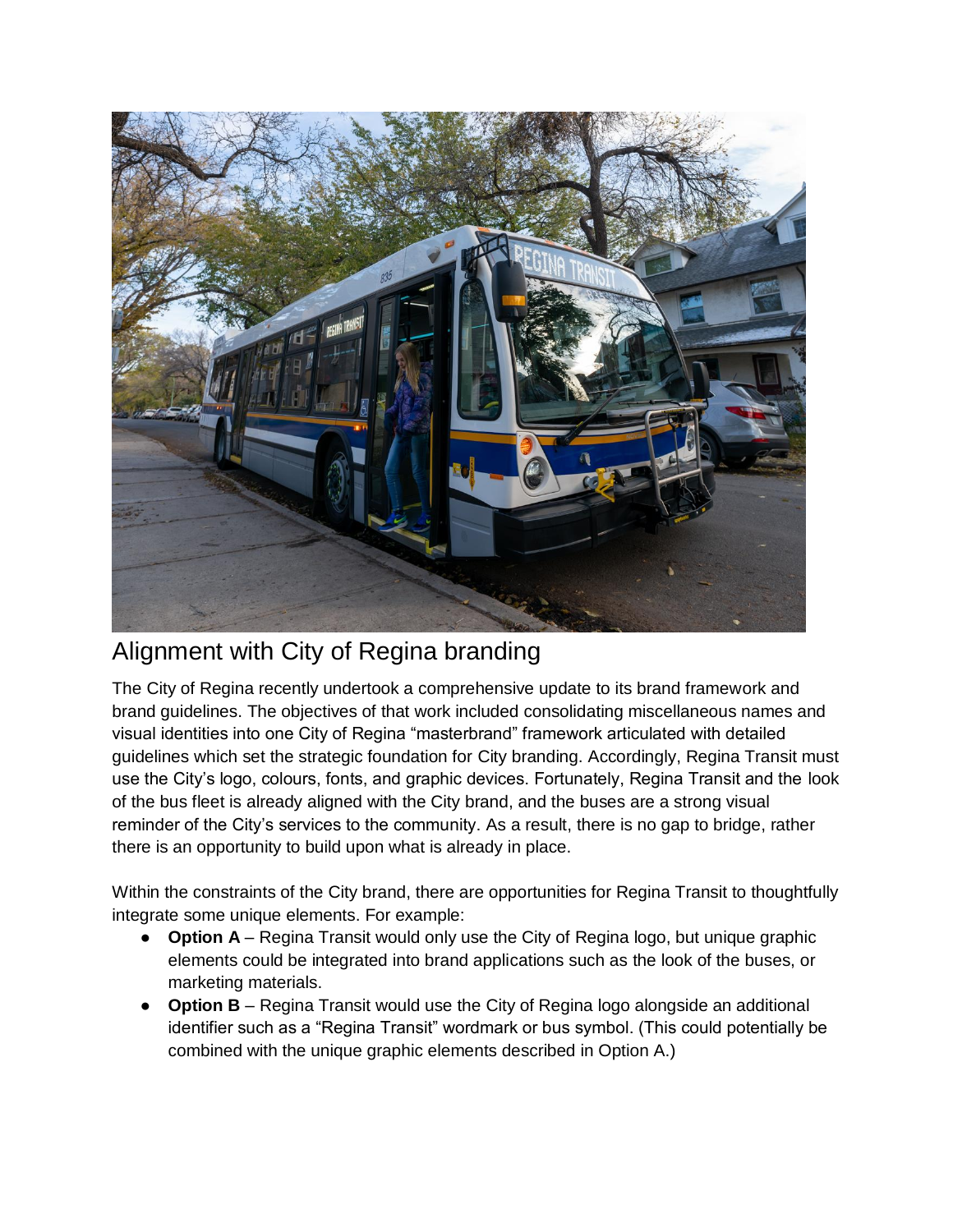These possibilities and others may be explored through a design process in the future, with the City engaging their agency of record. The recommendations provided here can form the basis of a creative brief. The creative process should include stakeholders from Regina Transit and the City of Regina's internal brand consultants.

For further direction and specifications, please refer to the City of Regina's brand guidelines.



### A unified brand with Paratransit service

Paratransit will benefit from sharing one brand with Regina Transit. Reinforcing the strategic priorities of equity and customer experience, it is recommended that there be no distinction between the brands of conventional transit and Paratransit service. It is all part of Regina Transit's integrated services, so there should be one cohesive look and feel. As described in **Supplement 4 (Paratransit and Demand Responsive Recommendations)**, Regina Transit should undertake a selection process to choose an alternate identifier for what is currently known as Paratransit. This name, like Main, Local, and School routes, should describe the type of service being provided and would not be a standalone brand.

However, it is still important to prioritize accessibility and make sure that riders who rely on Paratransit service can easily find and access the information they need and recognize the respective vehicles on the street. For example, buses offering Paratransit service could feature special livery graphics, an accessibility symbol or a subtle identifier using the new terminology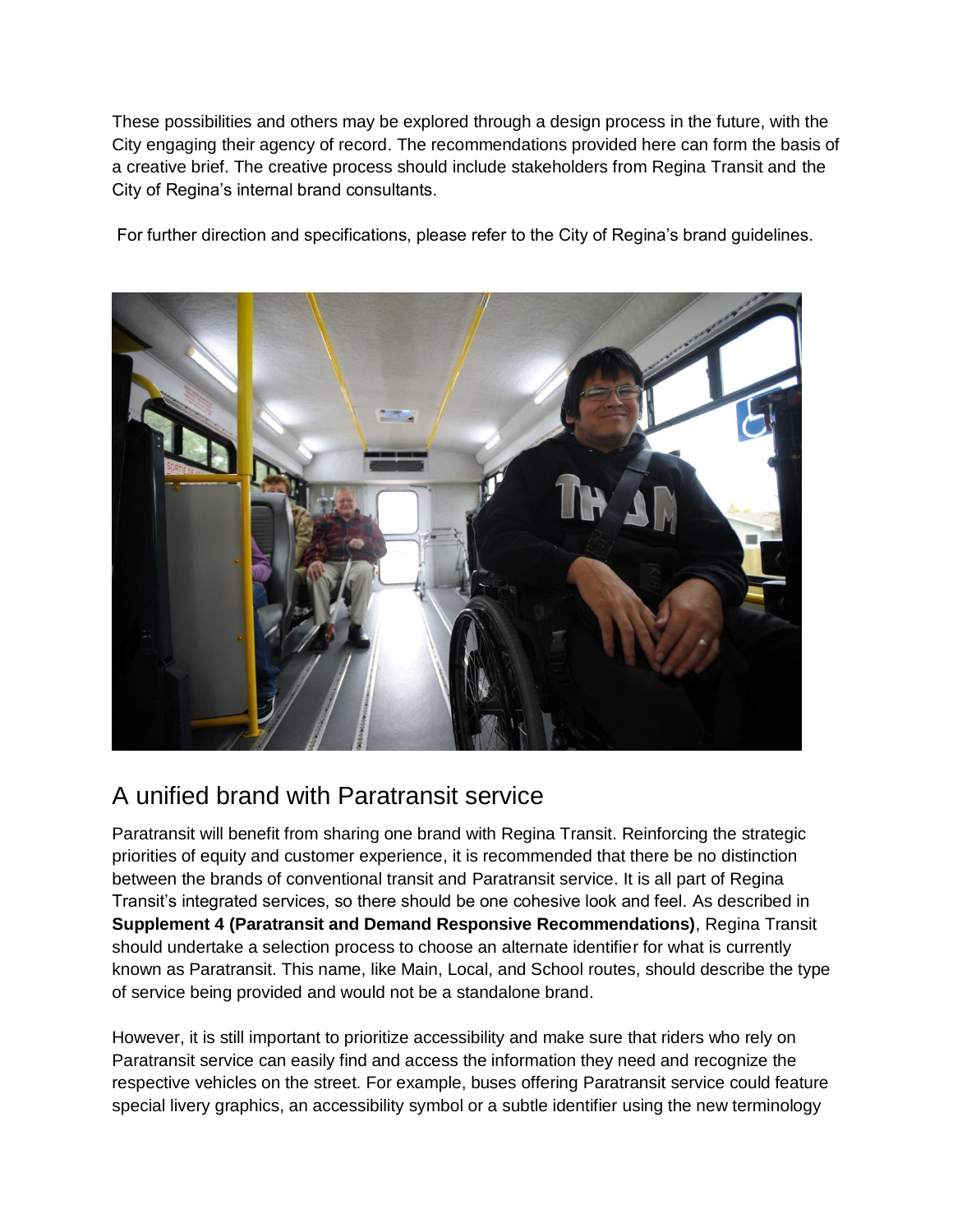selected in the renaming process described above, but it should feel like part of the graphic system used on conventional buses to be clear that it is the same transit system.

Any design decisions should be made in consultation with riders and accessibility advocates from the community, while also following the City of Regina's brand guidelines and any applicable accessibility standards.

It is recommended that rider-oriented communications be streamlined, along with the online user experience. For example, a rider who wants to book Paratransit service via the website should begin at the same web page as a rider looking for information about a conventional bus route or On Demand services. Further, a customer should never be identified as either a "conventional" transit rider or a "Paratransit" rider; rather Regina Transit offers a range of services for all riders.

Similarly, other types of transit service – including On Demand transit, School Routes and potential Bus Rapid Transit – are also to be presented as part of a united Regina Transit brand.

## Practical considerations for brand planning

In the spirit of financial and environmental sustainability, any potential changes to brand-related elements must consider practical aspects for roll-out. For example, if updating the bus livery (paint and graphics on the bus exteriors), consider the scale of the bus fleet and that vehicles are replaced at different times over several years. The bus livery can evolve, but it should look relatively similar to what already exists in order to maintain recognition and to avoid causing confusion for riders. One option is to apply decal graphics to buses rather than completing a brand new paint job.

Of course, the Regina Transit identity has many touch-points beyond the buses themselves. Digital applications such as social media are low-cost and easy to update, but more resources are required for any printed or physical items such as wayfinding and staff uniforms. Any transit brand updates must also consider future changes to bus stop signage, bus shelters, route maps, ticket machines, fare media, and other items that may be impacted by changes to the transit system.

# Messaging integration

To ensure alignment between marketing and other efforts to improve transit, Regina Transit's messaging, tone of voice and visuals should work together to reinforce the three strategic priorities: customer experience, equity and sustainability. These themes should be woven into communications for current riders, potential riders, staff and other stakeholders.

For example, a social media post announcing a change in a bus route or schedule should underscore how this change is contributing to a better experience for riders, and it should